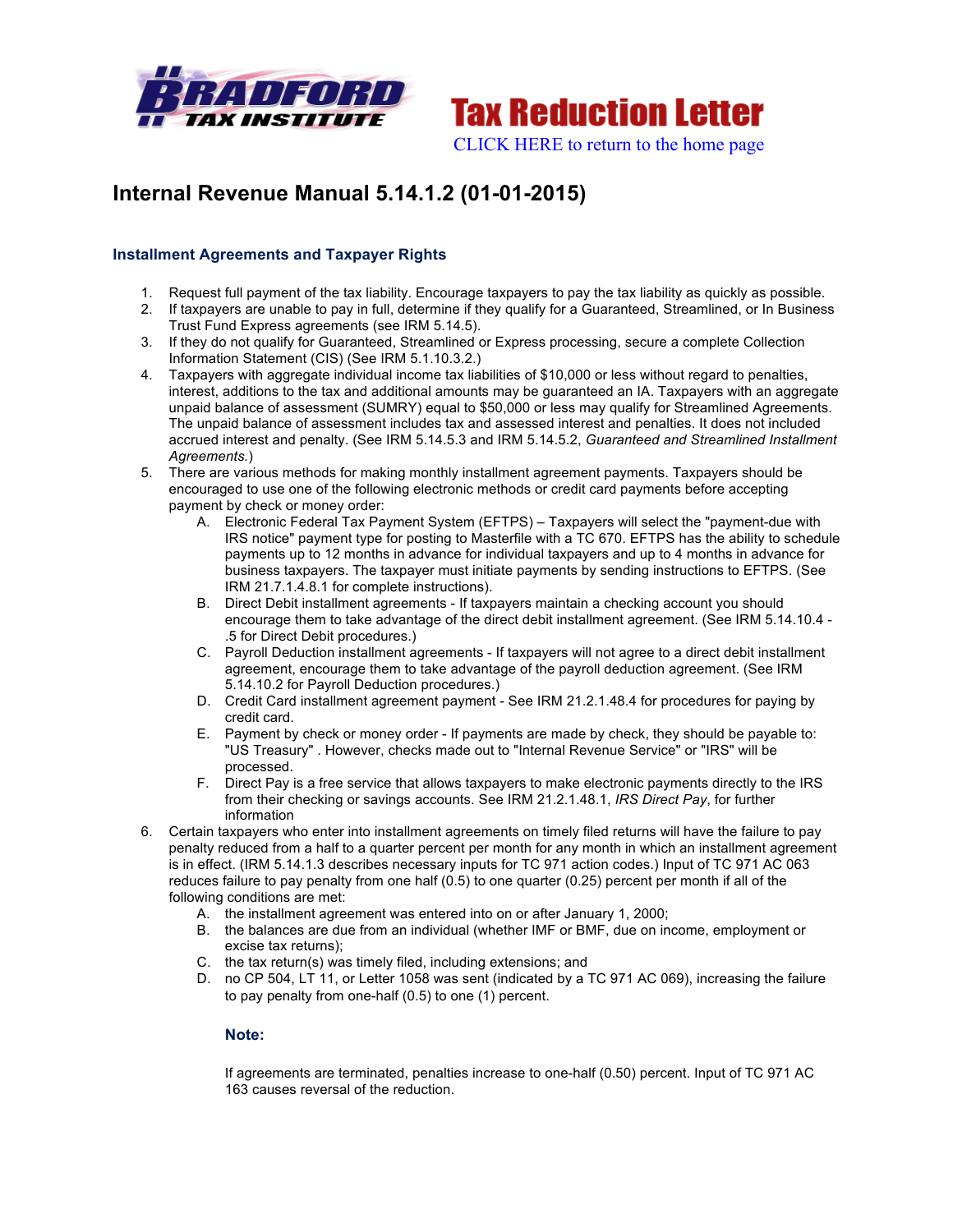- 7. See IRM 5.14.7.5(1)(a) (d), regarding designation of payments during installment agreements.
- 8. In discussing installment agreements, inform taxpayers that:
	- A. penalties and interest continue to accrue on unpaid liabilities. Provide taxpayers with current percentage amounts and interest rates. If taxpayers request further information regarding penalties and interest, IRM 20.1.2, provides rates for IRC 6651(a)(1) "failure to file" and IRC 6651(a)(2) "failure to pay" penalties in its sections 2.3.1(2) and 2.4.1(2), respectively. IRM 20.2.6 provides interest computation information. The following SERP web site provides interest rates and tables:http://sbseservicewide.web.irs.gov/interest/about/rates/default.aspx
	- B. there is an Installment Agreement User Fee \$120 for new agreements, \$50 for reinstated agreements and \$52 for direct debit installment agreements. (See IRM 5.14.9.10 and IRM 5.19.1.5.4.3.);
	- C. low income individual taxpayers have the right to apply for a reduced user fee of \$43 for entering into an installment agreement or a direct debit agreement. The low-income rate of \$43 is charged to taxpayers based on the Reduced User Fee Indicator (RUFI) on Masterfile. Advise taxpayers that they will be charged the appropriate rate based on a systemic review of their income and exemptions on the last-filed return, and if they feel that their current circumstances would qualify them for the reduced user fee the reduced user fee application, Form 13844, is available at www.irs.gov or by phone at 1-800-829-3676 for them to access and file. The reduced user fee applies only to individuals (not to partnerships or corporations). There are no low income user fee reductions allowed to the \$50 fee for reinstating or restructuring an agreement. Taxpayers will be informed of their right to apply for a reduced fee in the installment agreement acceptance letter. Inform taxpayers that Form 13844 must be submitted within 30 days of the date on the installment agreement acceptance letter. The contact employee will not make the determination of whether taxpayers qualify for the reduced user fee; that determination will be made when the Form 13844 is processed and validated. Once the Service determines that taxpayers qualify for the reduced fee, any amount of the fee collected in excess of \$43 will be credited against taxpayers' Internal Revenue Code liabilities and thereby will reduce the amount of interest and penalties that might otherwise accrue;
	- D. a notice of federal tax lien may be filed (see IRM 5.14.1.4.2) and if a lien was previously filed, it remains on file;

#### **Note:**

A Notice of Federal Tax Lien will not be filed on any individual shared responsibility payment liabilities under the Affordable Care Act.

E. there is the possibility of a levy if the agreement is terminated;

#### **Note:**

A levy will not be issued on any individual shared responsibility payment liabilities under the Affordable Care Act.

- F. current returns for taxes must be filed and current deposits paid before an installment agreement can be approved and the taxpayer must remain tax compliant for the entire term of the installment agreement, or he/she will default the agreement. If applicable, remind the taxpayer of the obligation to make estimated tax payments to avoid accruing new tax liabilities, that would default their agreement; and,
- G. federal tax refunds will be offset (see IRM 5.14.1.4.1(18)(e)); and,
- H. there is a right to appeal proposed terminations of installment agreements, terminations of installment agreements and rejections of requests for installment agreements. (See IRM 5.14.9.8.)
- I. advise the taxpayer that the CSED will be suspended while the IA is pending, and during the appeal of a rejected IA proposal or during the IA termination process.
- 9. In accordance with law, each year the IRS mails Computer Paragraph (CP) 89, "Annual Installment Agreement Statement," to every installment agreement taxpayer. The statement provides:
	- the dollar amount of beginning account balance(s) due;
	- an itemized listing of payments;
	- an itemized listing of penalties, interest and other charges; and
	- the dollar amount of ending account balance(s) due.
- 10. IRC 6502(a)(2)(A) provides that statutory periods for collection may be extended in connection with granting installment agreements. However, it is the policy of the Internal Revenue Service that CSED extensions are